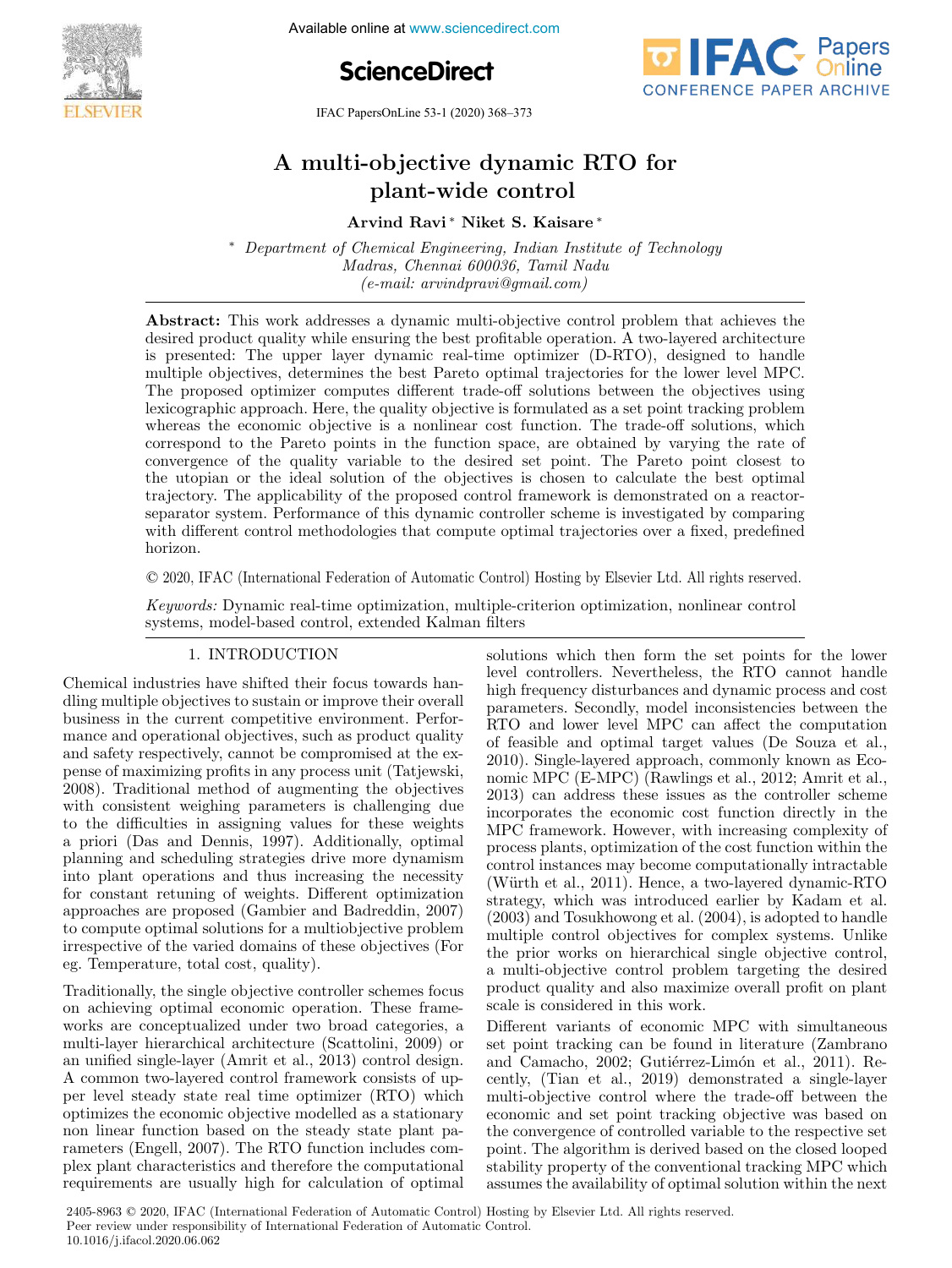control instance. Secondly, the required trade-off is to be ascertained manually depending on the requirement. The current work addresses a similar multi-objective control problem in a hierarchical framework, incorporating the proposed lexicographic-based algorithm in its optimization layer, to handle delays in computation of optimal solutions. Additionally, the algorithm also includes the decision step to choose the best trade-off trajectory online.

The dynamic optimizer present in the upper layer operates at a slower rate compared to the lower level nonlinear MPC (NMPC). Computational time is considered for the multi-objective optimization and the optimal trajectory is transmitted to the lower layer after some delay, ∆. The quality objective is identified as a set point tracking problem with certain modifications. Conventional methodology to achieve the best tracking performance minimizes the sum of squared deviations between all predicted values and the desired set point over the entire prediction horizon. However, the proposed methodology is reformulated to minimize only the squared deviation of the final prediction value from the set point. Reducing the domain of optimization to the terminal point reduces the speed of convergence to the given set point. As the algorithm uses the lexicographic approach (Gambier and Badreddin, 2007), this relaxation of the quality objective negotiates improved solution for the profit function. At each optimization instance, different Pareto solutions are generated by varying the prediction horizons between specified limits. Subsequently, the optimal Pareto solution and the corresponding prediction horizon is chosen close to the ideal solution which represents the standalone or single objective optimal solution of the respective objective functions. The optimizer communicates the Pareto optimal trajectory, derived from the chosen solution, to the lower level controller. This lower-level nonlinear MPC applies a successive linearization approach to generate future predictions (Lee and Ricker, 1994) and computes the optimal control moves for the plant. This work restricts the performance analyses only to the scenarios with low frequency disturbances such as decisions from the scheduling layer affecting the controller. With the exception of sensor noise, other high frequency disturbances such as model-plant mismatch are not assumed in this work. Performance of the proposed controller is compared with various control schemes including the framework which incorporates the conventional tracking methodology in the lexicographic optimization module.

The next section illustrates the two-layered control architecture and the proposed algorithm. The third section demonstrates the applicability of the controller scheme for a reactor-separator case study. The penultimate section discusses the results obtained followed by the conclusion and future extensions to this work.

## 2. CONTROL ARCHITECTURE

Dynamics of the multi-unit chemical process is represented by a discrete time nonlinear function given by:

$$
x_{k+1} = f(x_k, u_k)
$$
  
\n
$$
y_{k+1} = g(x_k) + \nu_k
$$
  
\n
$$
y_{k+1}^c = h(x_k)
$$
\n(1)



Fig. 1. Schematic of the proposed two-layered dynamic multi-objective controller framework

Here,  $x \in \mathbb{R}^n$ ,  $u \in \mathbb{R}^m$ , are the variables representing states and inputs respectively.  $y \in \mathbb{R}^p$  and  $y^c \in \mathbb{R}^{p_c}$  denote the measured and controlled variables of the plant. The measurements are assumed to have an additive sensor noise  $\nu_k$  with Gaussian white noise properties  $\mathcal{N}(0, \sigma^2)$ . The system states are estimated using the extended Kalman filter (EKF) and the complete set of state estimates are transmitted to the respective control layers.

### 2.1 Multi-objective D-RTO

The multi-objective controller is formulated as a hierarchical control framework, as shown in Figure 1. The dynamic-RTO (D-RTO) present in the upper layer implements the multi-objective control algorithm based on lexicographic approach. The proposed methodology identifies different plant trajectories corresponding to different Pareto solutions, and chooses the plant trajectory which provides the best optimal trade-off with respect to the least priority economic cost function. While the lower level MPC computes control action at all discrete time instances  $k$ , the dynamic optimizer operates at slower time scales and becomes online at infrequent time instances  $\bar{k}$ . Thus, the estimates computed by the nonlinear EKF are made available to these control layers depending on their respective frequency of operation. The delay in computing the best optimal trajectory is denoted by  $\Delta$ , the value of which can be varied depending on the computational complexity. The priority objective of product quality, formulated as a terminal set point tracking objective is given by:

$$
J_{Q,ter}^{*} = \min \; \left\| \hat{x}_{(k+N_{drto})|k} - x^{ref} \right\|^{2} \tag{2}
$$

$$
\hat{x}_{k+i|k} - f(\hat{x}_{(k+i-1)|k}, u_k) = 0 \tag{3}
$$

$$
U^- \le U \le U^+\tag{4}
$$

$$
\Delta U^- \le \Delta U \le \Delta U^+ \tag{5}
$$

Let  $U_{Q,ter}^*$  be its optimal solution. Only the squared error between the terminal prediction and set point  $(x^{ref})$  is considered, unlike the conventional method (refer Eq. 9), to obtain improved trade-off for economic objective. The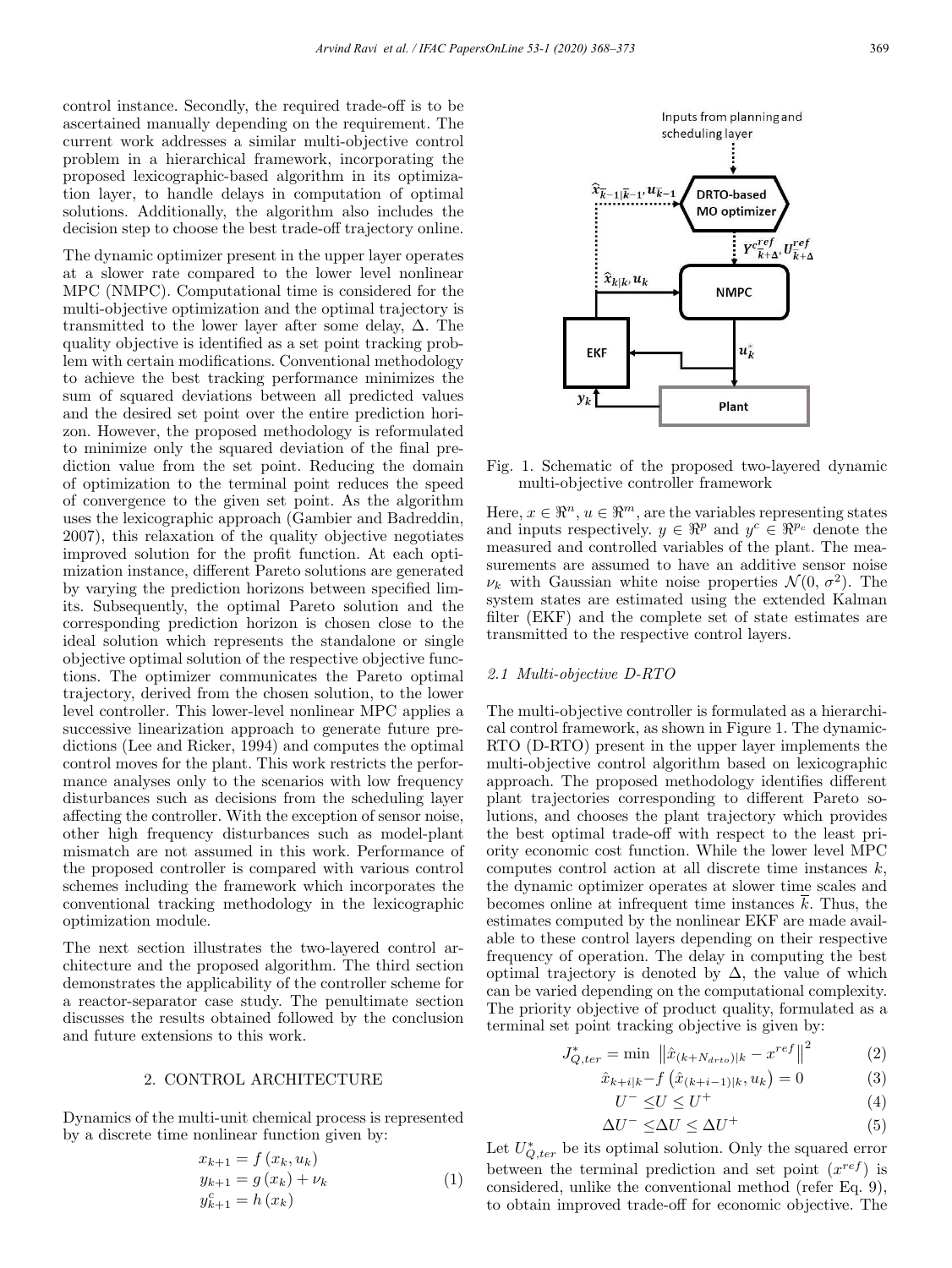standalone economic objective for maximization of overall profit is given by:

$$
J_{econ}^* = \max \sum_{i=0}^{N_{drto}} \Phi_{econ} \left(\hat{x}_{k+i|k}, u_{k+i}\right) \tag{6}
$$

subject to constraints  $(3) - (5)$ 

The notion of lexicographic method retains the optimal solution of the priority quality objective through an additional constraint (as in Eq. 8) while optimizing the economic objective. Thus the optimization formulation is given by:

$$
J_{econ} = \max \sum_{i=0}^{N_{drto}-1} \Phi_{econ} (\hat{x}_{k+i|k}, u_{k+i})
$$
 (7)

$$
J_{Q,ter} \le J_{Q,ter}^* \tag{8}
$$

subject to constraints  $(3) - (5)$ 

At each optimization instance, the algorithm performs the lexicographic optimization, as shown in Equation 7, for different horizon lengths,  $N_{drto}$ , thereby generating set of Pareto optimal points for the multi-objective problem. Accordingly, varying the horizon length affects the tracking performance of the quality objective as the algorithm considers only the terminal value for optimization. Thus, the lexicographic method applied for different horizon lengths generates different trade-off or the Pareto solutions for the economic objective. The best trade-off trajectory is computed from the Pareto point closest to the ideal or the standalone optimal solution of the respective objective functions.

The implementation of the algorithm begins with a vectorial representation of objectives in the function space (Gambier and Badreddin, 2007), thus the Pareto points in 2-D space are defined as

$$
\tilde{\mathbf{J}}_{\ell} = \left( \tilde{J}_Q^*, \tilde{J}_{econ} \right)_{\ell}
$$

where  $\tilde{J}_{Q}^{*}$  and  $\tilde{J}_{econ}$  denotes the normalized values.  $\ell$  are index values between the maximum and the minimum  $N_{drto}$ .  $J_Q^*$  represents the optimal objective function value of the conventional set point tracking function calculated using  $(U_{Q,ter}^*)_\ell$  (computed in Eq. (2)) and given by:

$$
J_{Q}^{*} = \sum_{i=1}^{N_{drto}} \left\| \hat{x}_{(k+i)|k} - x^{ref} \right\|^{2}
$$
 (9)

The optimal horizon is chosen as value of  $N<sub>drto</sub>$  corresponding to the point closest to the desired solution, which is minimum value of the conventional tracking function and maximum profit

$$
\tilde{\mathbf{J}}_{ideal} = (\min(\tilde{J}_{Q}^{*}), \max(\tilde{J}_{econ})
$$

This can be calculated by the 2-norm minimization objective given by:

$$
N_{drto}^{opt} = \operatorname*{argmin}_{\ell} \left\| \tilde{\mathbf{J}}_{\ell} - \tilde{\mathbf{J}}_{ideal} \right\|^2 \tag{10}
$$

The detailed steps of the proposed methodology are described below.

**Step 1:** Obtain  $\hat{x}_{\overline{k}-1|\overline{k}-1}$  and  $u_{\overline{k}-1}$  from the EKF. **Step 2: for**  $\ell = N_{drto}^{min}$  to  $N_{drto}^{max}$ <br> **o** Solve Eq. 2, calculate  $\{J_{Q,ter}^*\}_\ell$ **o** Determine  $(J_Q^*)_\ell$  using Eq. 9



Fig. 2. Schematic of the reactor-separator system

Table 1. Steady state parameter values of reactor-separator system

| Parameter Value |                         | Parameter Value |                |
|-----------------|-------------------------|-----------------|----------------|
| $F_{1in}$       | $35 \;$ (kmol/h)        | $M_{c1}$        | $10 \;$ (kmol) |
| $F_{2in}$       | $35 \; (\text{kmol/h})$ | $M_{c2}$        | $50 \;$ (kmol) |
| $Q_{c1}$        | $75 \;$ (kmol/h)        | $T_0$           | 360 (K)        |
| $Q_{c2}$        | $75 \;$ (kmol/h)        | $T_w$           | 300 (K)        |
| $k_{10}$        | 8e10 (1/h)              | $k_{20}$        | 2e9(1/h)       |
| $F_b$           | $60 \; (\text{kmol/h})$ | P               | 1 atm          |
| R.              | $50 \; (\text{kmol/h})$ | $M_{r1}$        | $10 \;$ (kmol) |
| $rac{E1}{R}$    | 9300 $(1/K)$            | $M_{r2}$        | $25 \;$ (kmol) |
| $rac{E2}{R}$    | 9000 $(1/K)$            | $\alpha_A$      | 18             |
| $\Delta H_1$    | $-4e4$ (kJ/kmol)        | $\alpha_B$      | 9              |
| $\Delta H_2$    | $-4e4$ (kJ/kmol)        | $\alpha_C$      | 1              |
| $C_p$           | $700$ (kJ/kmol K)       | $x_{A0}$        | 1              |
| $C_{pw}$        | $76$ (kJ/kmol K)        | $x_{B0}$        | 0              |

o Solve Eq. 7, calculate  $\{J_{econ}\}\ell$ 

end for

**Step 4:** Normalize the values of  $J^*_{Q}$  and  $J_{econ}$ . Construct the Pareto points in 2-D space.

Step 5: Determine  $\tilde{\mathbf{J}}_{ideal}$ .

- **Step 6:** Solve Eq. 10 to calculate  $N_{drto}^{opt}$ .
- **Step 7:** Obtain the reference trajectories  $Y^{ref}$  and  $U^{ref}$ corresponding to  $N_{drto}^{opt}$

The reference trajectories are communicated to the lower layer nonlinear MPC at  $k = \overline{k} + \Delta$  which operates at all the sampling instances. Here, the nonlinear quadratic controller based on successive linearization (Lee and Ricker, 1994) is implemented to handle the model consistency issues generally prevalent in hierarchical control (Kadam et al., 2003).

#### 3. CASE STUDY: REACTOR SEPARATOR SYSTEM

Performance of the proposed hierarchical multi-objective controller is analyzed for a multi-unit system consisting of two CSTRs followed by a separator column. Series reaction  $(A \xrightarrow{k_1} \mathcal{B} \xrightarrow{k_2} \mathcal{C})$  takes place in the two reactors and the desired product  $\beta$  is obtained from bottom stream  $F_b$  of the separator column. The priority objective is to maintain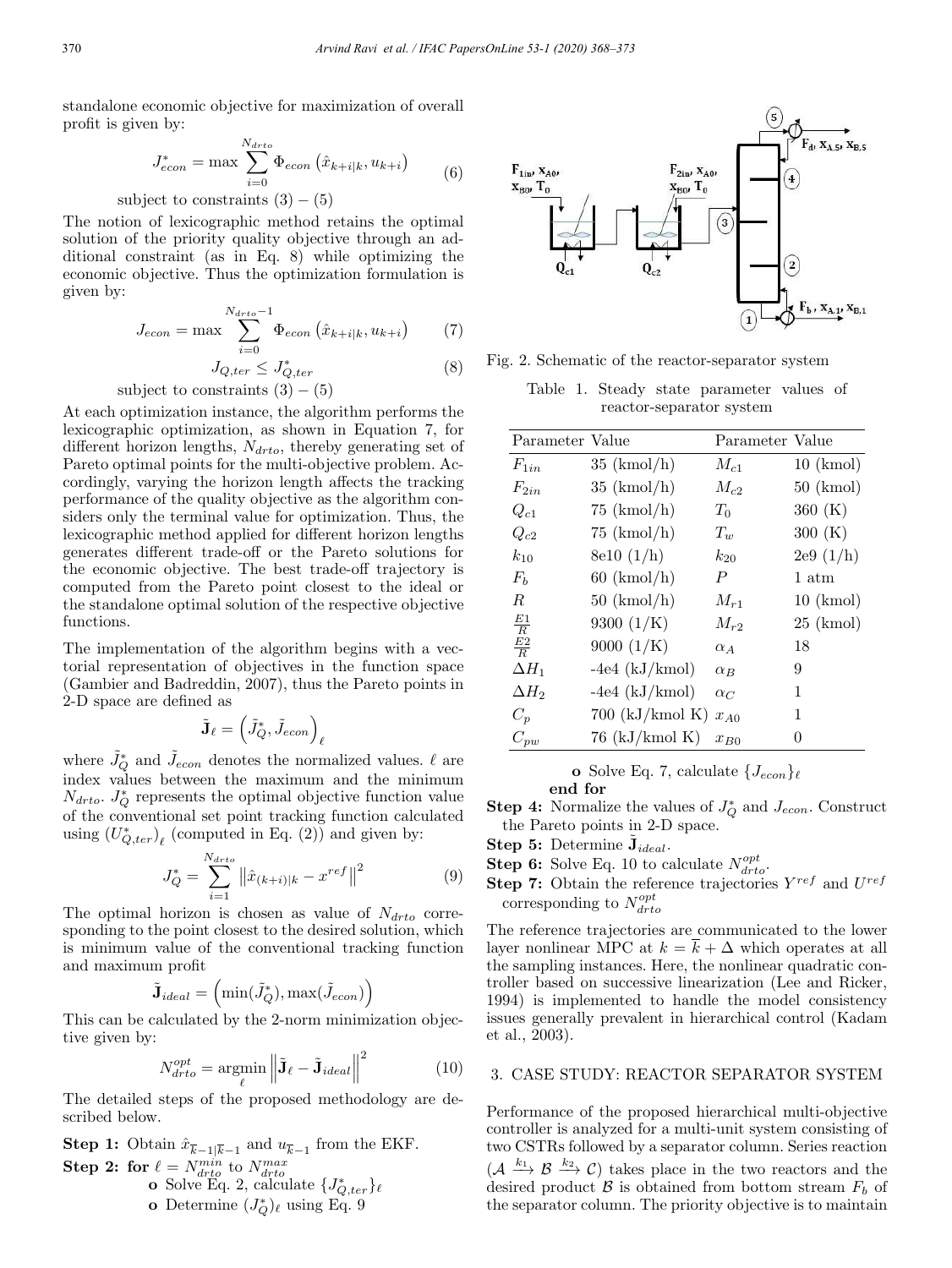the composition of desired product  $\beta$  in the reboiler outlet flow  $(F_b)$  at a user-defined set point and simultaneously achieve the best possible overall profit. Total of 18 states describe the system which includes 4 states in each of the reactors and 10 states in the separator (tray compositions of  $A$  and  $B$ ). The schematic of the system is shown in Figure 2. The model equations are given in the Appendix A and corresponding the steady state parameter values are tabulated in Table 1. The measured variables are the reactor temperatures  $T_1, T_2$  and feed tray temperature  $T_f$ which is calculated as follows.

$$
T_f = \frac{3860}{12.8 - \log \frac{\alpha_A P}{\kappa}} \quad \kappa = \sum_{m = \mathcal{A}, \mathcal{B}, \mathcal{C}} \alpha_m x_{m,f}
$$

The manipulated and controlled variables are  $Q_{c1}, Q_{c2}, F_b$ and  $T_1, T_2, x_{\mathcal{B},1}$  respectively. The set point objective  $J_{Q,ter}$ and the economic objective for profit maximization  $J_{econ}$ are given by:

$$
J_{Q,ter} = ||(\hat{x}_{B,1})(k + N_{drto})|k - (x_{B,1})^{ref}||^2
$$
  
\n
$$
J_{econ} = \sum_{i=0}^{N_{drto} - 1} \beta_B(\hat{x}_{B,1})(k+i)|k(F_b)_{k+i}
$$
 (11)  
\n
$$
- \beta_W((Q_{c1})_{k+i} + (Q_{c2})_{k+i})
$$

Here,  $\beta_B = 3$ ;  $\beta_W = 0.5$  are the cost parameters. Refer Table 2 for the control parameters assumed for this study.

Table 2. Values of control parameters

| Parameter       | Value | Unit              |
|-----------------|-------|-------------------|
| Sample time     | 3     | min               |
| $\min N_{drto}$ | 3     | sample time steps |
| $\max N_{drto}$ | 20    | sample time steps |
| $M_{drto}$      | 3     | sample time steps |
| $P_{nmpc}$      | 15    | sample time steps |
| $M_{nmpc}$      | 2     | sample time steps |

## 4. RESULTS AND DISCUSSION

The simulation study analyses the performance of the proposed algorithm in comparison with other controller schemes. It is desired to reach the required product quality in two steps with the first step change to 0.6 given at  $t =$ 1.5 h and the second step change to 0.7 given at  $t = 8.5$  h. The external disturbances are neglected in this study. The delay in optimization,  $\Delta$ , is assumed as 1 sampling instant in this work. The dynamic optimizer is taken online from  $t = 0.5$  h.

Table 3 reports the values of average profit and RMSE for various controller scenarios which are calculated as

Average profit

$$
= \frac{\sum_{k=0}^{T_k - 1} \beta_B(x_{\mathcal{B},1})_k (F_b)_k - \beta_W(Q_{c1})_k + (Q_{c2})_k}{T_k}
$$
  
RMSE = 
$$
\sqrt{\frac{\sum_{k=1}^{T_k} ((x_{\mathcal{B},1})_k - (x_{\mathcal{B},1})_k^{ref})^2}{T_k}}
$$
(12)

These are the performance indicators of economic and the quality objective respectively.  $T_k$  denotes the total number of sample time steps considered for the simulation study.

Table 3. Performance of various controller schemes. A single layer control is considered for the case only with the quality objective, rest are two-layer D-RTO-based controllers.

| Controller scheme       | Average profit | <b>RMSE</b> |
|-------------------------|----------------|-------------|
| Quality objective only  | $-29.956$      | 0.0207      |
| Proposed method         | 16.489         | 0.0223      |
| Conventional tracking   | 6.709          | 0.0238      |
| $N_{drto} = 5$          | 16.306         | 0.0230      |
| $N_{drto} = 10$         | 16.325         | 0.0244      |
| $N_{drto} = 15$         | 16.424         | 0.0278      |
| $N_{drto} = 20$         | 15.773         | 0.0236      |
| Economic objective only | 35.506         | 0.1544      |



Fig. 3. Quality tracking performance of proposed algorithm compared to the single objective controller schemes. \*single-layer control implemented for the case with only the quality objective.

The first case compares the performance of proposed controller with the extreme case scenarios comprising of either the quality or the profit targets. As indicated by the performance indices (Eq. 12) tabulated in Table 3, controller scenario satisfying only the quality objective indicate worst economic performance with the best set point tracking. Similarly, the economic objective is handled in the multi-layer D-RTO and report maximum profit and worst set point tracking performance among the controllers. Dashed-blue lines in Figure 3 reiterate the poor tracking performance of the controller. However, the control trajectory accomplished by the proposed method (solid-red) almost coincides with the single objective quality tracking controller (dashed-dotted blue) with substantial increase in the average profit (refer Table 3).

The performance analysis is further extended to two other major controller schemes: fixed prediction horizon where the value of  $N_{drto}$  remains constant for all dynamic optimization instance and the conventional method which applies the lexicographic approach for the quality objective which optimizes all the prediction values close to the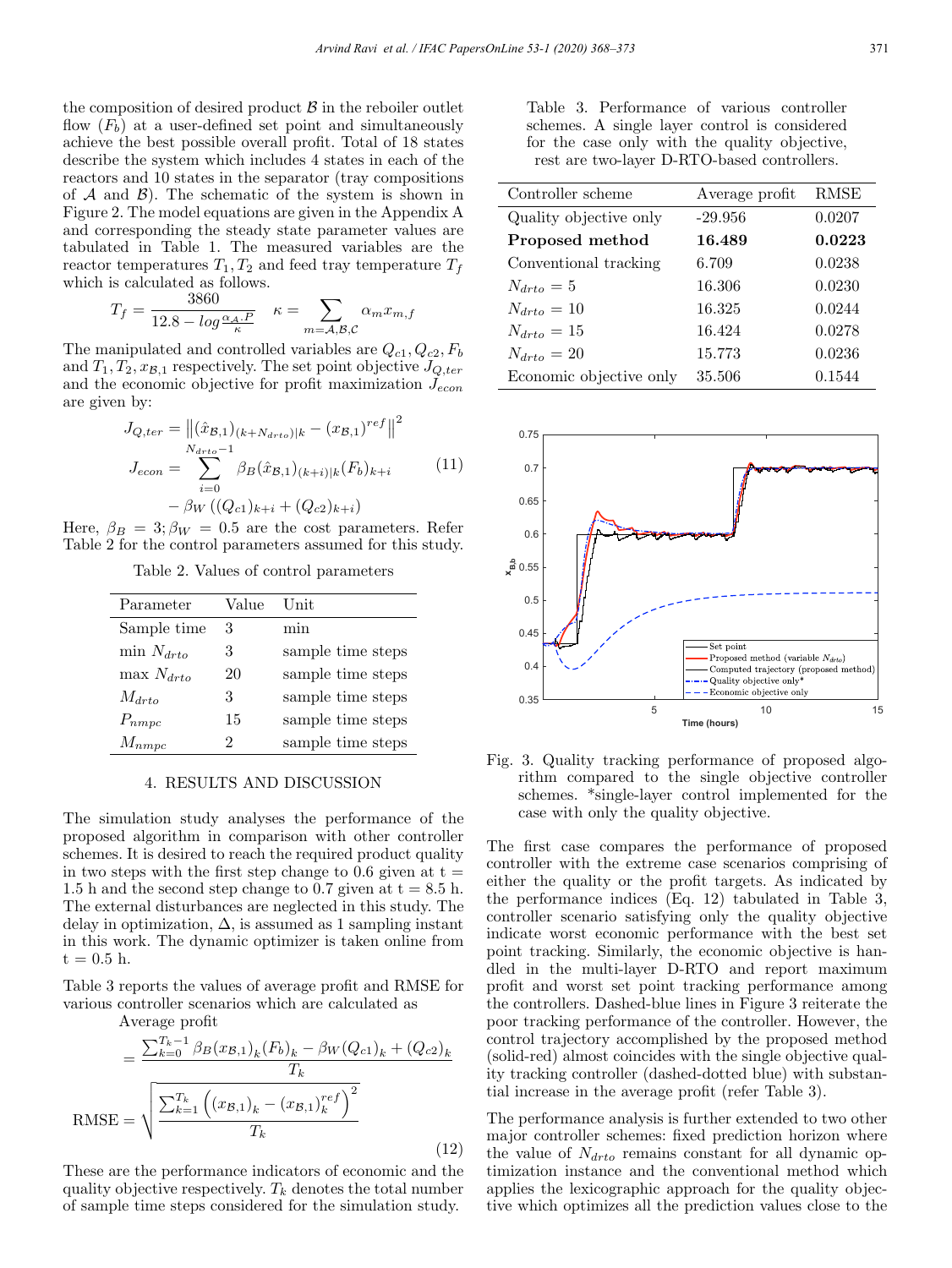

Fig. 4. Performance of proposed algorithm compared to the controllers with fixed prediction horizons.

set point (Eq. 9). The proposed algorithm dynamically determines the optimal trajectory along with the optimal length,  $N_{drto}^{opt}$  time steps, at every D-RTO instance. Examination of the performance indices tabulated in Table 3 demonstrates better performance of the proposed scheme with both the objectives performing better than the controllers with fixed horizons. The average computational time for the calculation of  $Y^{ref}$  and  $U^{ref}$  for the proposed method is approximately 7 min and for the fixed horizon case studies are 8 s ( $N_{drto} = 5$ ) and 40 s ( $N_{drto} = 20$ ). The increased computational effort is offset by the efficacy of the proposed method with time taken for the multiobjective optimization managed by the computational delay incorporated in the algorithm.

The corresponding plots in Figure 3 and 4 compares the tracking performance of various control schemes with the proposed algorithm. As mentioned earlier, the D-RTO is taken online at  $t = 0.5$  h. Hence an initial increase in the mole fraction  $x_{\mathcal{B},1}$  is observed before the proposed set point change at  $t = 1.5$  h. The step plot in black (Fig. 4) represents the plant trajectory communicated to the NMPC layer.

Figure 5 presents the different horizon lengths of the optimal plant trajectory computed by the optimizer across the entire simulation time. The gaps between stem plots indicate that the D-RTO is off line in those instances and becomes online after the NMPC executes all the reference values computed in the previous D-RTO run. Figure 6 exhibits the NMPC tracking of reactor temperatures. Since reduction in the cooling water flow rates  $Q_{c1}$  and  $Q_{c2}$ have a positive effect on both the objectives (reduction in flow increases formation of  $\beta$  in the reactors and increase the profit as well), minimum values of the flow rates are reached and hence the reactor temperatures gradually settles at an higher value.

## 5. CONCLUSION

This work presents a new dynamic framework to handle multiple objectives of quality and profit. The hierarchical



Fig. 5. Variation of  $N_{drto}$  values of the proposed controller with respect to time



Fig. 6. Asymptotic controller tracking of reactor temperatures to a steady state value as cooling water flows reach the respective minimum flow constraints

structure consists of control layers operating at different frequencies to handle the rigors of multi-objective optimization. The optimizer incorporates a lexicographic approach and calculates different Pareto solutions by varying the prediction horizons of the objective functions. The best solution among the computed Pareto set to chosen to calculate the best trade-off trajectory along with the optimal horizon length. This offers advantage as there is no requirement for pretuning the optimal length of the trajectory and its value computed dynamically at every D-RTO instance. The proposed algorithm is shown to demonstrate better performance for both the objectives for various control scenarios. A possible extension to this work would be to handle high frequency disturbances such as model-plant mismatch. Also, the multi-objective problem will be reformulated to include safety objectives in addition to the quality and economic objective prioritized in that order. Finally, a distributed control implementation

0.75

Set point

Proposed method (variable  $N_{data}$ )